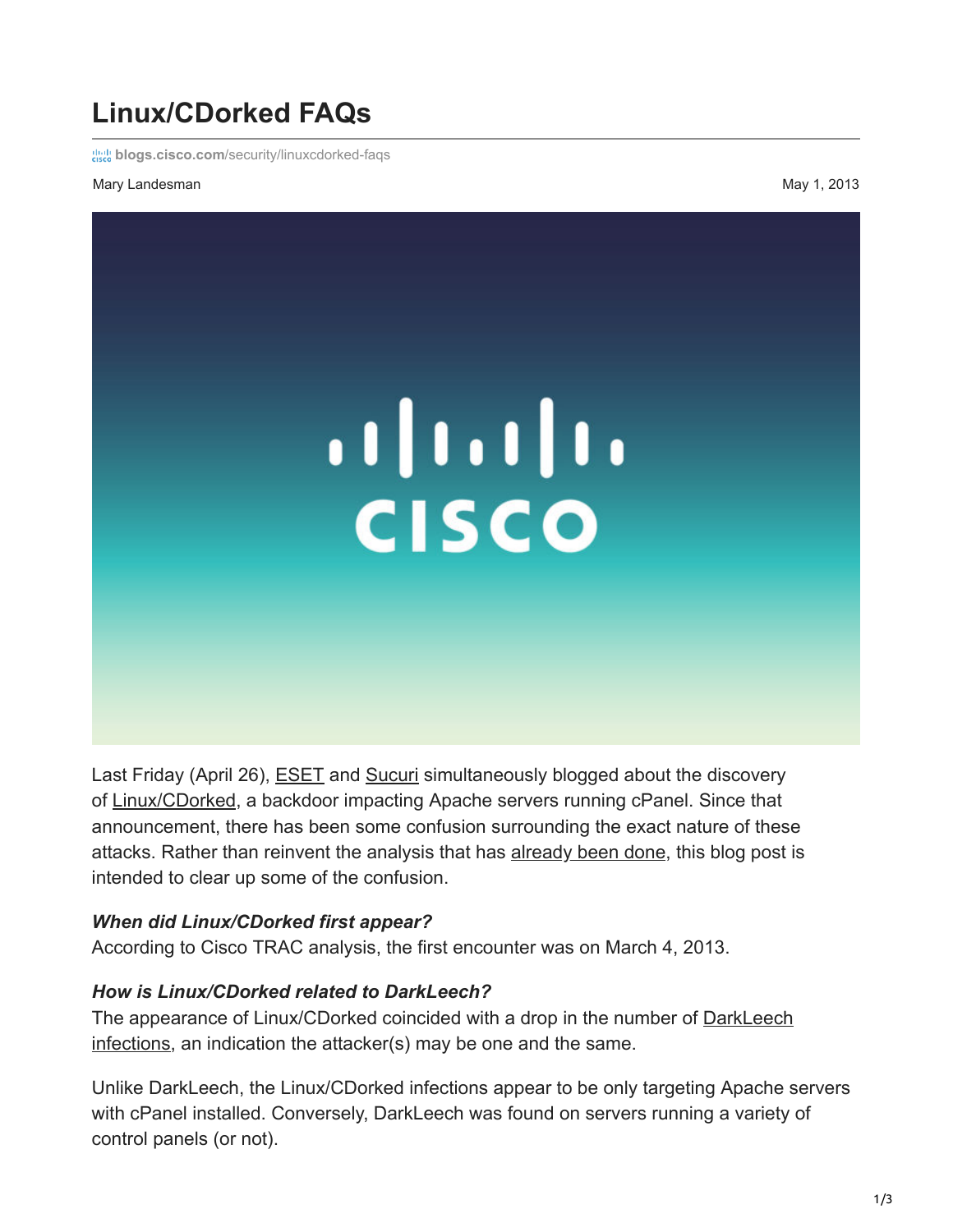# *Why are cPanel installs being targeted?*

That cPanel installs are targeted does not imply attackers are exploiting a vulnerability in cPanel to gain access. Rather, Linux/CDorked exploits the fact that cPanel doesn't use a packaging system to install Apache. This, along with some logging differences, makes it much more difficult to detect the backdoor on Apache servers running cPanel, which is key to its success.

#### *How are attackers gaining access to the host servers?*

How the attackers are gaining *root* access to begin with is a separate matter, still unresolved. Attackers may have stolen login credentials via phishing, or via a localized infection on a management system, or simply by brute-force guessing the login.

# *Who are the compromised hosts?*

The compromised host servers observed thus far have all been smaller, less mainstream providers. This is also in contrast to DarkLeech, which netted some significantly sized host providers in those attacks.

#### *How many websites have been affected?*

While there have been thousands of encounters with Linux/CDorked injected sites, decoding the URLs reveals only a few hundred compromised sites, unlike DarkLeech, which affected thousands of innocent websites.

The size (number of impacted websites) isn't the whole story, however. The Linux/CDorked attacks appear to be in concert with local trojan Medfos infections. The [Medfos family](http://www.microsoft.com/security/portal/threat/encyclopedia/Entry.aspx?Name=Win32%2fMedfos) of trojans installs browser extensions which automatically redirect search results when clicked. As a result, 37% of the encounters with the Linux/CDorked injected sites have been via searches performed on Google, Bing, and Yahoo.

# *What exploits are involved?*

The Linux/CDorked attackers are using **Blackhole exploit kit v4**. Hence, when a Web surfer clicks through a link to one of the sites hosted on the compromised server, the visited URL is base64 encoded before the request is handed off to the malware domain. The exploits we've observed have been a mix of known PDF and Java exploits, no zero days. Thus far, all observed malware domains (the actual redirect destination) track back to 7 unique IP addresses:

- 94.23.48.114
- 62.212.130.115
- 178.17.41.212
- 109.123.66.30
- 94.242.251.151
- 94.23.47.211
- 87.229.26.138